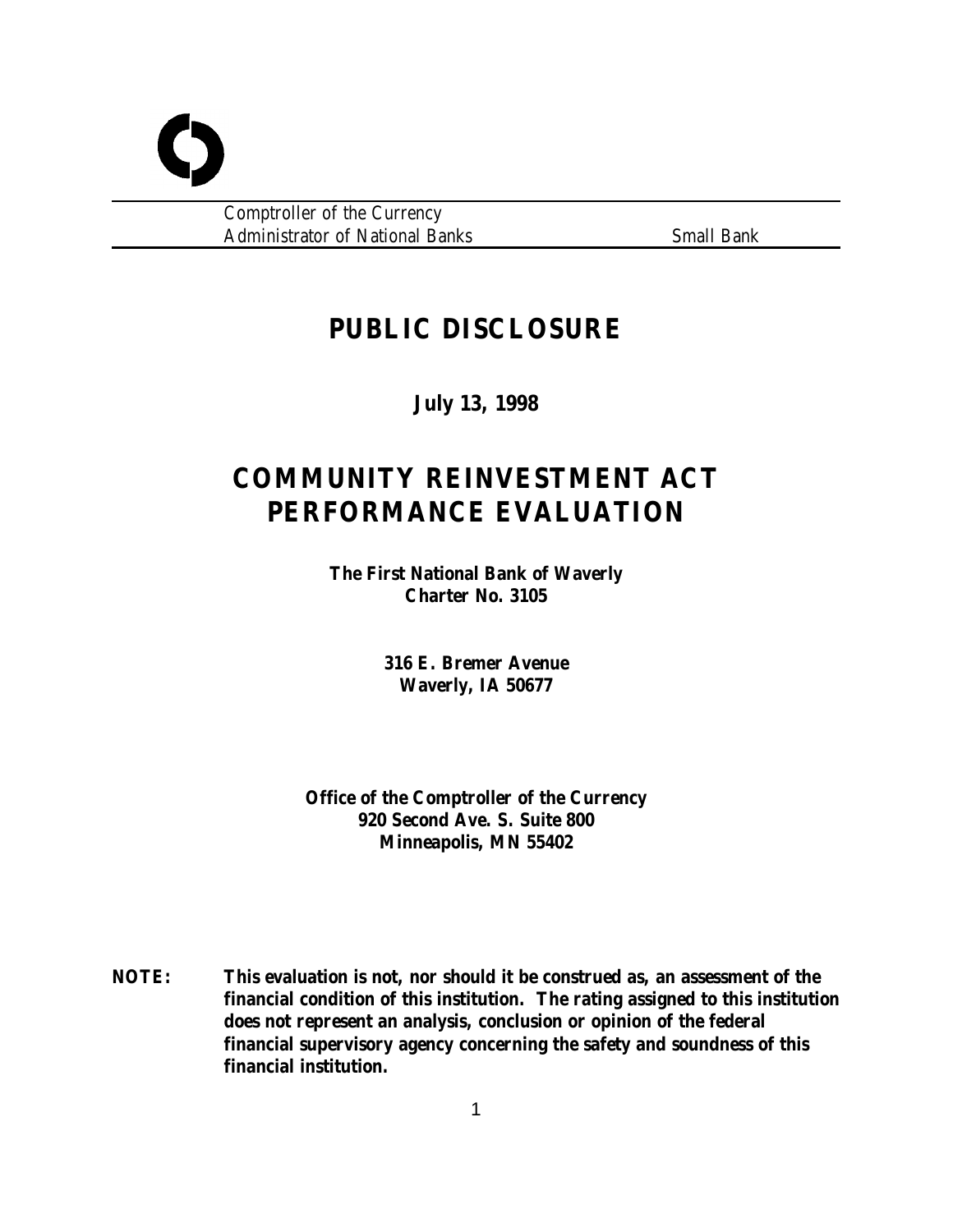## **GENERAL INFORMATION**

*The Community Reinvestment Act (CRA) requires each federal financial supervisory agency to use its authority when examining financial institutions subject to its supervision, to assess the institution's record of meeting the credit needs of its entire community, including low- and moderate-income neighborhoods, consistent with safe and sound operation of the institution. Upon conclusion of such examination, the agency must prepare a written evaluation of the institution's record of meeting the credit needs of its community.* 

*This document is an evaluation of the Community Reinvestment Act (CRA) performance of The First National Bank of Waverly prepared by Office of the Comptroller of the Currency, the institution's supervisory agency, as of July 13, 1998. The agency rates the CRA performance of an institution consistent with the provisions set forth in Appendix A to 12 CFR Part 25.*

**INSTITUTION'S CRA RATING:** The institution is rated "Satisfactory".

The bank's penetration of lending to low- and moderate income borrowers is reasonable. The bank has good loan distribution to small farm operations. The bank's volume of lending, as illustrated by their loan-to-deposit ratio, is more than reasonable.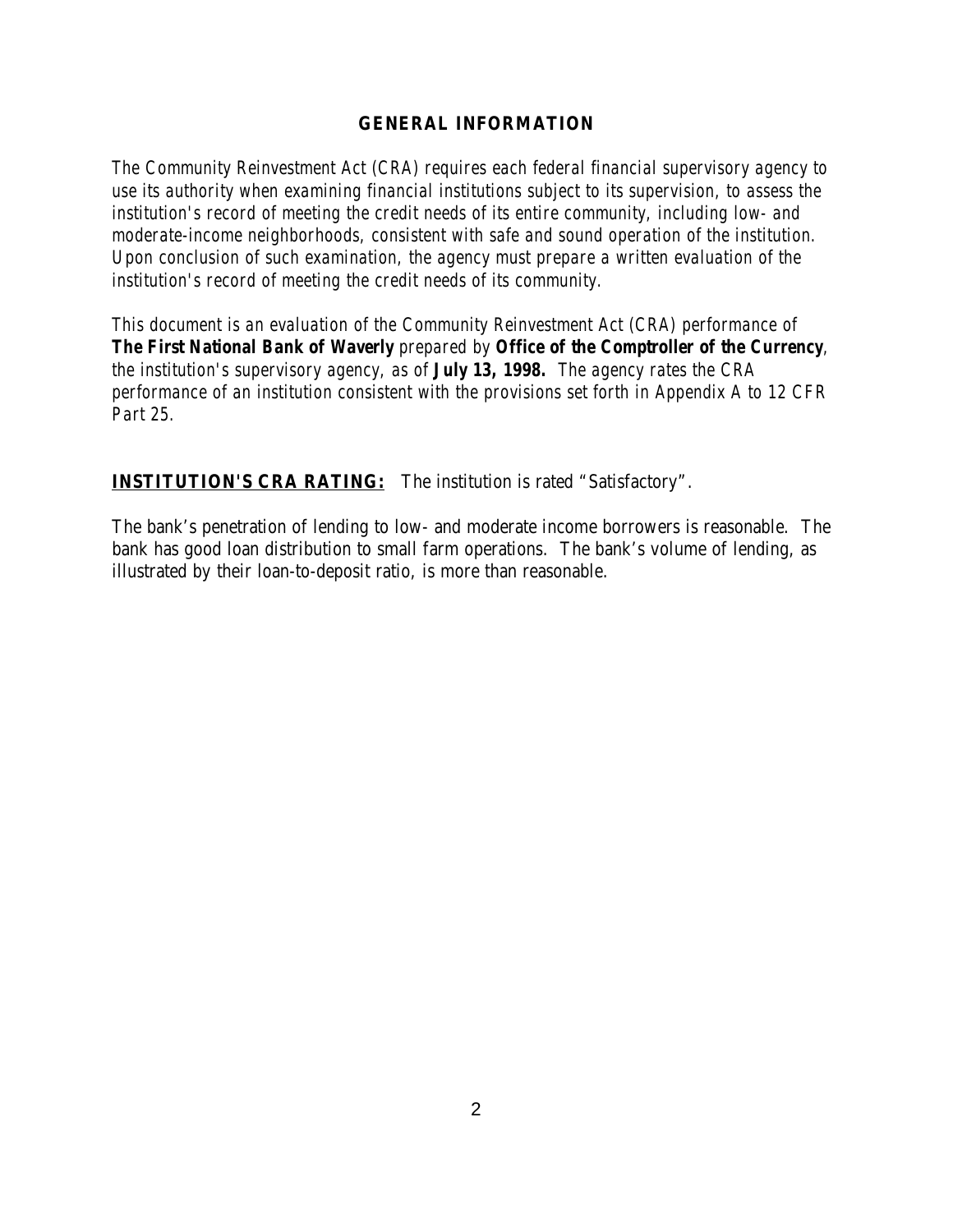## **DESCRIPTION OF INSTITUTION**

First National Bank (FNB) of Waverly, a \$109 million institution located in northeast Iowa, has a main office and branch location in Waverly, Iowa. They also have five ATMs, two of which are located in the drive-up facilities of the main office and branch in Waverly. Three have cash dispensing only options and are located at Kwik Star convenience stores in Janesville, Cedar Falls and Waterloo, Iowa. First of Waverly Corporation is a one bank holding company owning 98% of the bank. FNB Waverly's last Community Reinvestment Act (CRA) Performance Evaluation rating, given in August 1994, was "Outstanding".

Competition consists of two state banks in Waverly and several community banks in surrounding rural towns. In addition, the John Deere Credit Union and Farm Credit Services compete for residential real estate and farm loans, respectively. There are no legal or financial impediments limiting FNB Waverly's ability to meet community credit needs.

The bank is a full-service provider offering a wide variety of loan and deposit products. Participation in numerous federal and state government sponsored or guaranteed loan programs increases the availability of credit options for their customers (see Services section for details). Trust services and sales of nondeposit investment products are also available.

The bank's lending is diverse by product type. The bank has four primary product lines: commercial, agriculture, and 1-4 family purchases, as shown by dollar volume of originations; and, consumer lending, which represents a large portion of lending by the number of loans originated. The following table details the bank's origination activity by loan type for 1996, 1997 and year to date 1998.

| <b>Loan Type</b>                                 | Number of<br>Loans | % of Total | <b>Dollar Volume</b><br>(0.000's) | % of Total |
|--------------------------------------------------|--------------------|------------|-----------------------------------|------------|
| <b>Commercial and Commercial RE</b>              | 343                | 12%        | \$43,898                          | 35%        |
| <b>Agriculture</b>                               | 525                | 19%        | \$29,792                          | 24%        |
| 1-4 Family Residential RE Purchases              | 148                | 5%         | \$9,737                           | 7%         |
| 1-4 Family Residential RE<br><b>Refinancings</b> | 168                | 6%         | \$11,173                          | 9%         |
| <b>Consumer Installment Loans</b>                | 1290               | 46%        | \$15,387                          | 12%        |
| <b>Other Loans</b>                               | 121                | 4%         | \$8,514                           | 7%         |
| <b>Construction &amp; Land Development</b>       | 24                 | $1\%$      | \$4,425                           | 3%         |
| 1-4 Family 2nd Real Estate Mortgages             | 198                | 7%         | \$3,575                           | 3%         |
| <b>Total Loan Originations</b>                   | 2817               | 100%       | \$126,501                         | 100%       |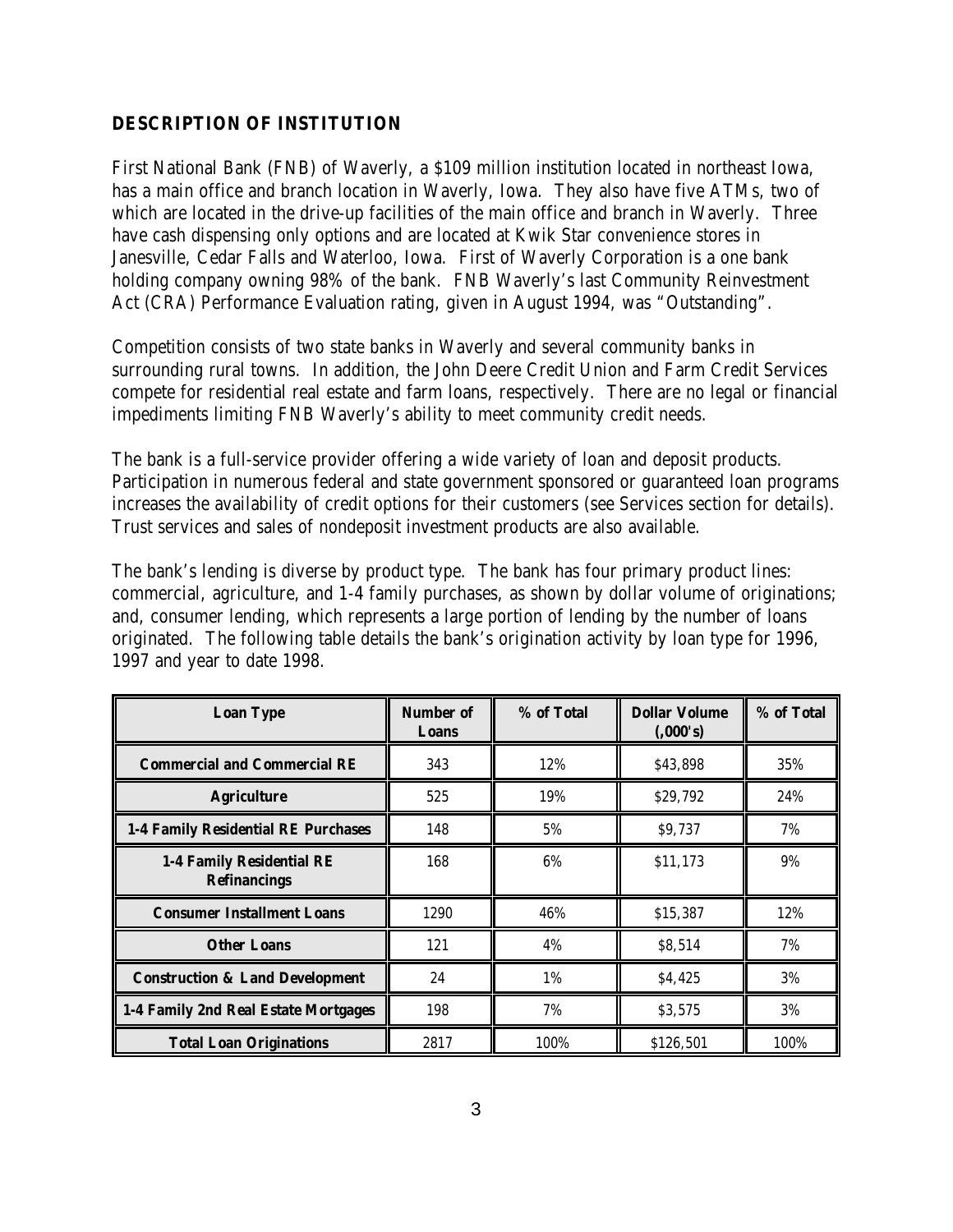## **DESCRIPTION OF THE ASSESSMENT AREA**

The assessment area (AA) of FNB Waverly is comprised of Bremer County, the most southwest corner of Chickasaw County and eastern Butler County, Iowa. Cities included in the AA are: Waverly, Shell Rock, Clarksville, New Hartford, Nashua, Tripoli and Janesville. The AA is legal and does not arbitrarily exclude any low- or moderate-income areas.

The population of the assessment area is 30 thousand. Unemployment is at 2% of the population with 4% of households below poverty level. Owner-occupied units account for 70% of total housing units. A community contact with a local realtor and information obtained from a recent HUD review of Bremer County housing sales, reveals a higher cost market for residential real estate. The sales of residential real estate in Bremer County from December 1995 to April 1997 show a median sales price of \$85 thousand. The average assessed value of 1-4 family residential units in the City of Waverly as of January 1997 was \$69 thousand.

While the assessment area is primarily rural and dependent on the agriculture economy, a community contact with an area economic development representative also showed Waverly as having a diverse and well-balanced economy for their size community of industrial, retail and agriculture entities. This balance has enabled the city of Waverly to see slow expansion in the last few years with a noncyclical, good economy. The diversity of industry also demands a higher skilled labor force. In addition, several higher education institutions are located in and around the AA.

The updated 1998 Median Family Income for the assessment area is \$41,200 The following table describes the income profile of the census tracts and the income level of the families located in the AA.

| <b>FNB Waverly Assessment Area Profile</b> |                                     |                         |            |               |
|--------------------------------------------|-------------------------------------|-------------------------|------------|---------------|
|                                            | <b>Income levels of</b><br>families | <b>Number of Tracts</b> | % of Total | % of Families |
| <b>Low-Income</b>                          | \$0-\$21,000                        | 0                       | 0%         | 15%           |
| <b>Moderate-Income</b>                     | \$22,000-\$33,000                   | 0                       | 0%         | 17%           |
| <b>Middle-Income</b>                       | \$34,000-\$49,000                   |                         | 70%        | 25%           |
| <b>Upper-Income</b>                        | $>$ \$50,000                        | 3                       | 30%        | 43%           |
| <b>Total</b>                               |                                     | 10                      | 100%       | 100%          |

The majority, 75%, of businesses in the assessment area reported gross revenues less than \$500 thousand from 1990 census data. The average farm has \$205 thousand in revenues per the 1996 Farm Summary for Northeast Iowa.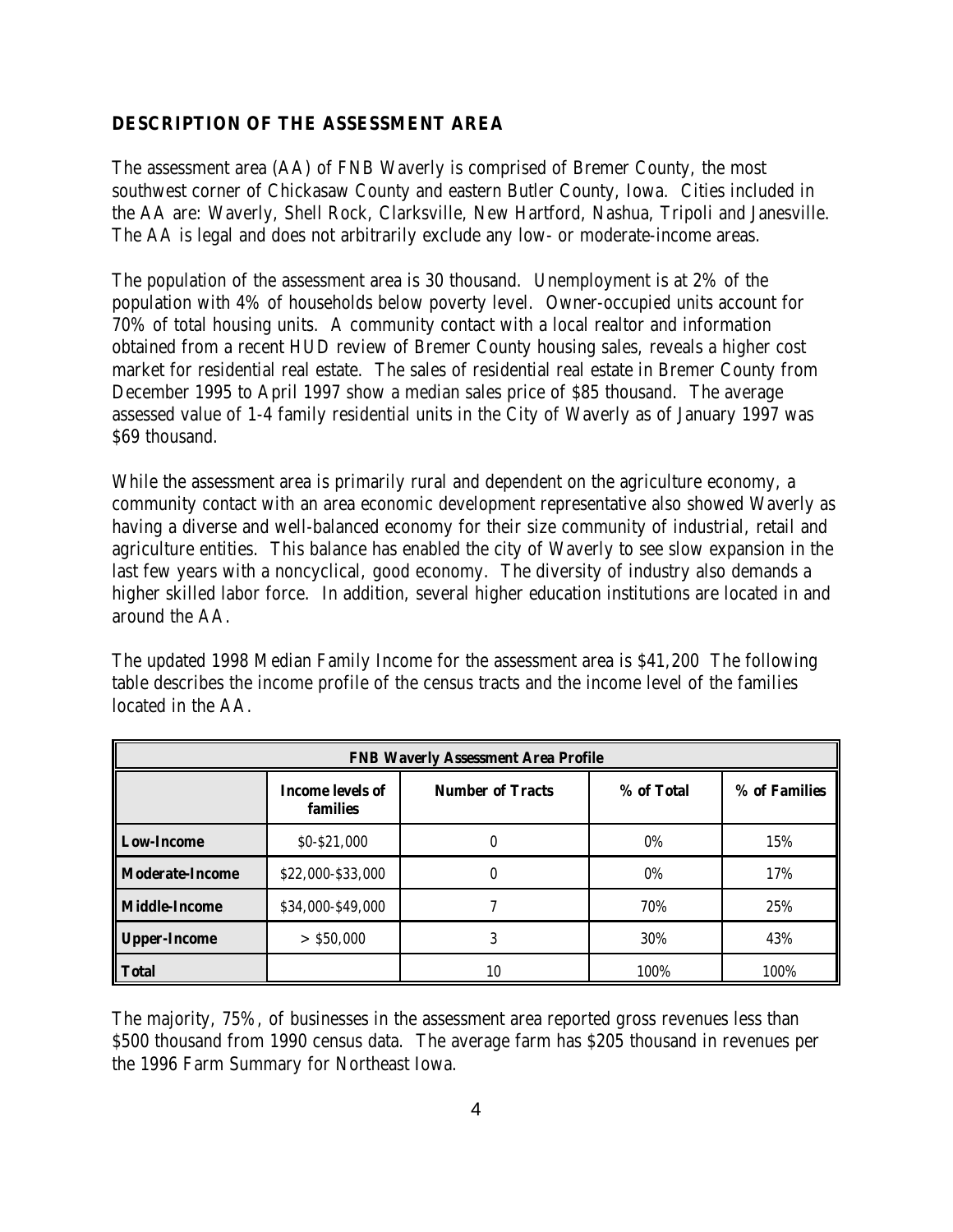## **CONCLUSIONS WITH RESPECT TO PERFORMANCE CRITERIA**:

#### *Lending to Individuals of Different Incomes:*

The bank's record of lending to individuals of low- and moderate-income is reasonable. Auto lending to low- and moderate-income borrowers exceeds the demographics in number of loans and meets the demographics for dollar volume. 1-4 family residential real estate lending to moderate-income borrowers meets the demographics by number and approaches them by dollar volume. While the bank's penetration to low-income borrowers for residential real estate lending is below the demographics, it is reasonable in light of the high cost housing market the bank originates loans in. The median sales price of a home in Bremer County from 12/95 to 4/97 was \$85 thousand. This information was obtained by a representative of U.S. Department of Housing & Urban Development(HUD) who was reassessing the cost of housing in the area to establish minimum HUD program standards for the bank. If you also include housing stock that has not been recently marketed, the average tax assessed value as of 1/97 was \$69 thousand. These housing costs illustrate the low opportunity low-income families in the bank's assessment area, who make from \$0-\$20 thousand a year, have to qualify for the average home purchase.

Our review included 1-4 family residential home purchases, which represents 7% by dollar volume and 5% by number of total loans originations in 1996, 1997 and YTD 1998. In addition, non real estate consumer lending was also reviewed using direct and indirect auto loans, which represented 5% by dollar volume and 19% by number of total originations in that same period.

We used the bank's Home Mortgage Disclosure Act-Loan Application Register to record the income levels of 100% of 1-4 family home purchases in 1996, 1997 and YTD 1998. A sample was taken of direct and indirect auto loans. The sample included 53 loans totaling \$561 thousand. The sample represents 9% by dollar volume and 10% by number of all auto loan originations in 1996, 1997 and YTD 1998.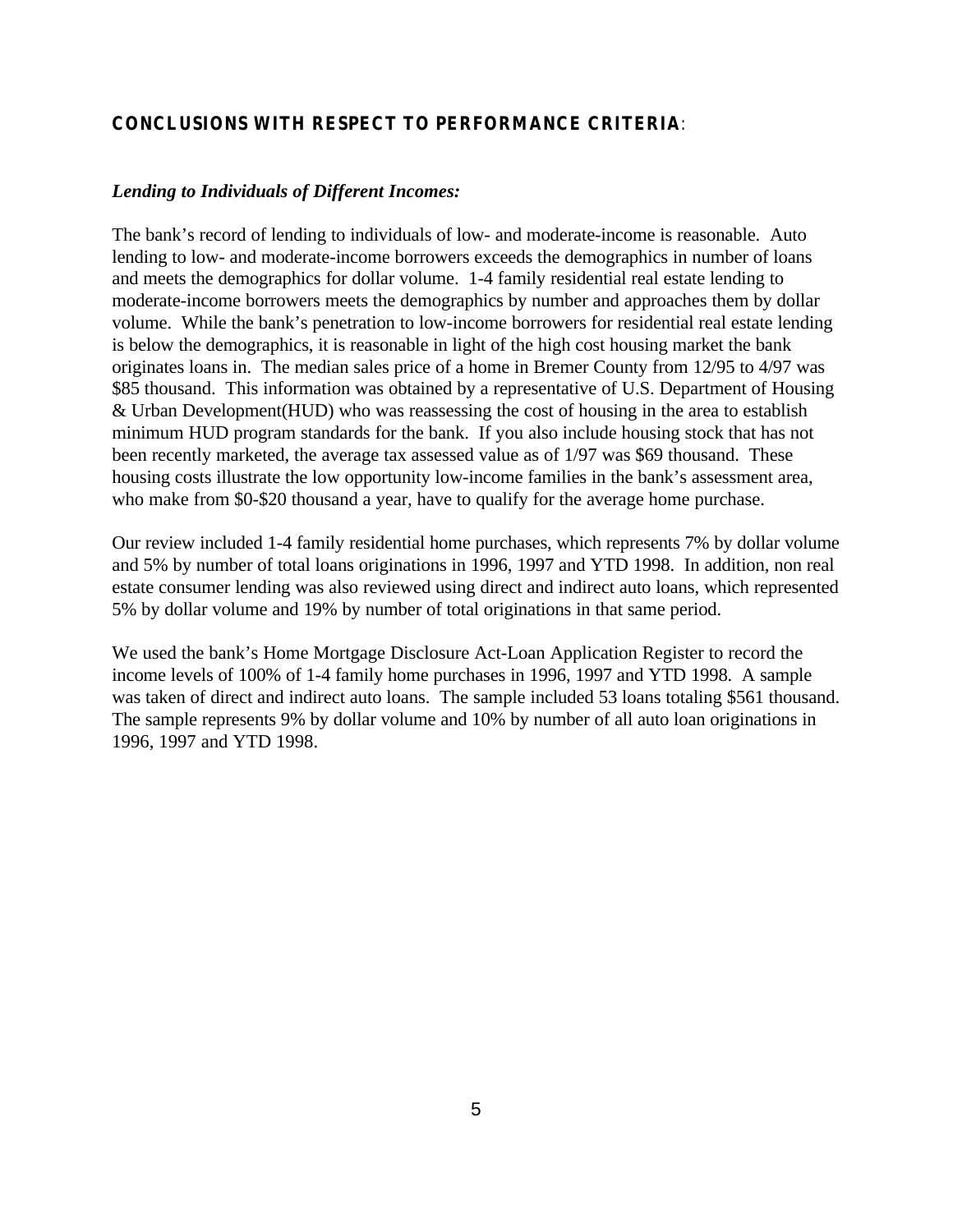The results of our sampling are illustrated below.

| <b>Distribution of Lending by Borrower Income</b> |                                                   |                                         |                                                                      |  |
|---------------------------------------------------|---------------------------------------------------|-----------------------------------------|----------------------------------------------------------------------|--|
| <b>Low Income Borrowers</b>                       |                                                   | <b>FNB Waverly's Lending Record</b>     |                                                                      |  |
|                                                   | % of Total by<br><b>Number of</b><br><b>Loans</b> | % of Total by<br><b>Dollar of Loans</b> | % of Low Income<br><b>Families in</b><br><b>Assessment Area</b>      |  |
| <b>Auto Loans</b>                                 | 19%                                               | 17%                                     |                                                                      |  |
| 1-4 Family Home Purchases                         | 7%                                                | $3\%$                                   | 15%                                                                  |  |
| <b>Moderate Income Borrowers</b>                  |                                                   |                                         | % of Moderate<br><b>Income Families in</b><br><b>Assessment Area</b> |  |
| Auto Loans                                        | 26%                                               | 16%                                     | 17%                                                                  |  |
| 1-4 Family Home Purchases                         | 17%                                               | 12%                                     |                                                                      |  |
| <b>Middle Income Borrowers</b>                    |                                                   |                                         | % of Middle Income<br><b>Families in</b><br><b>Assessment Area</b>   |  |
| Auto Loans                                        | 30%                                               | 33%                                     |                                                                      |  |
| 1-4 Family Home Purchases                         | 29%                                               | 25%                                     | 25%                                                                  |  |
| <b>Upper Income Borrowers</b>                     |                                                   |                                         | % of Upper Income<br><b>Families in</b><br><b>Assessment Area</b>    |  |
| Auto Loans                                        | 25%                                               | 34%                                     |                                                                      |  |
| 1-4 Family Home Purchases                         | 47%                                               | 60%                                     | 43%                                                                  |  |

#### *Lending to Businesses and Farms of Different Sizes:*

The distribution of loans to farms of different sizes is good. All farm size categories have adequate penetration. Loans to farms under \$100 thousand in revenues shows more than reasonable penetration, 40% by number of loans and 13% by dollar volume. The average farm cash income for Northeast area Iowa farms is \* \$205,514. (See "\*" on next page for explanation). The bank has 72% by number and 48% by dollar volume of loans to farmers who have less than \$200 thousand in annual revenues.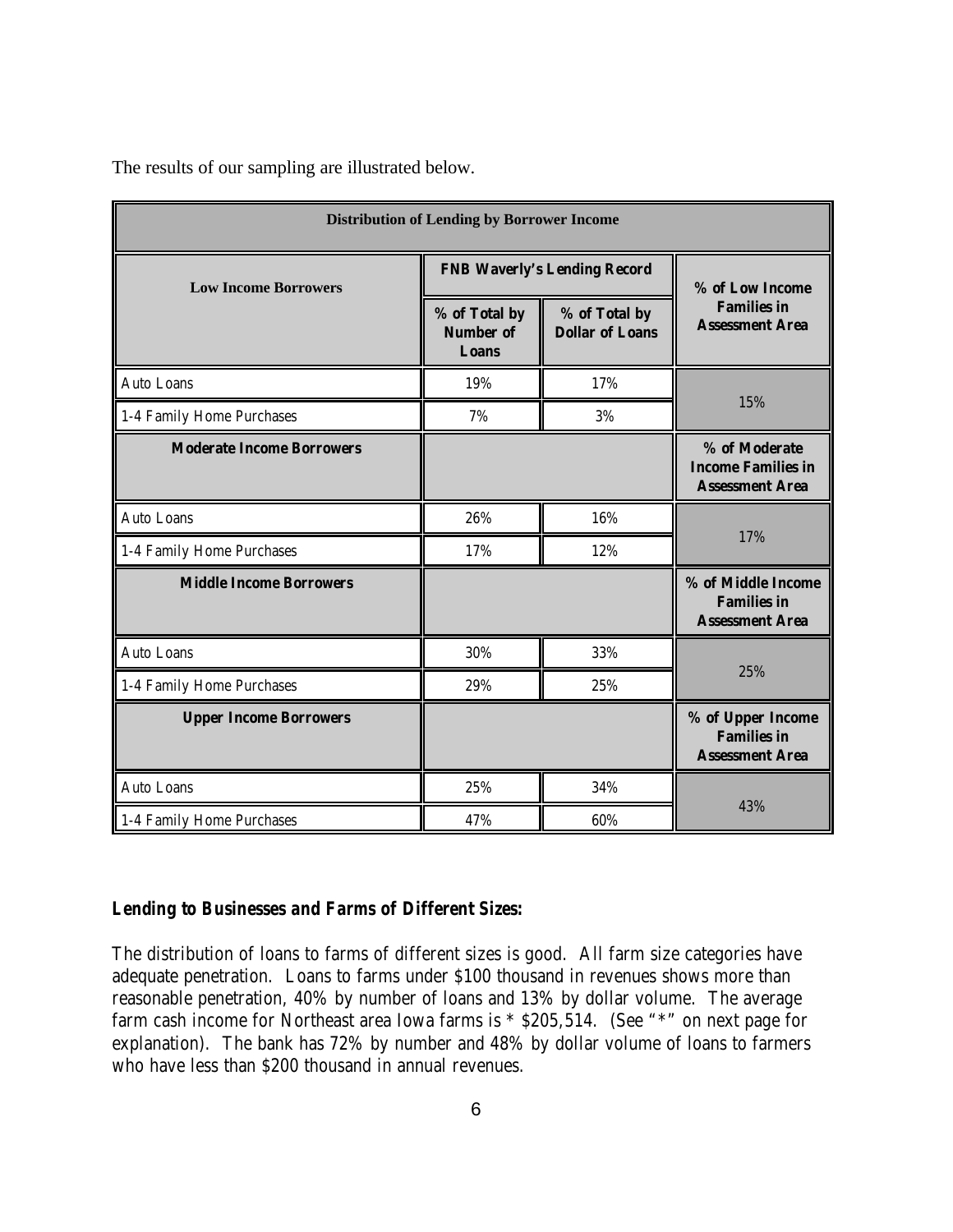A sample of agriculture customers was done using originations in 1996, 1997 and YTD 1998. The sample included 117 loans totaling \$4.5 million. This represents 22% by number and 15% of originations over that time period.

The chart below illustrates the bank's lending distribution to farm operations of different sizes.

| <b>Lending Distribution Based on Revenue Size of Farms</b><br>1996 & 1997 & YTD 1998 Agriculture Loan Originations |                                                       |                                                              |  |
|--------------------------------------------------------------------------------------------------------------------|-------------------------------------------------------|--------------------------------------------------------------|--|
| <b>Revenue Size of Farms Sampled</b><br>\$(000's)                                                                  | <b>FNB Lending Distribution</b><br>by Number of Loans | <b>FNB Lending Distribution by</b><br><b>Dollar of Loans</b> |  |
| $$0 - $40$$                                                                                                        | 10%                                                   | 2%                                                           |  |
| <b>\$40-\$100</b>                                                                                                  | 30%                                                   | 11%                                                          |  |
| $$100 - $200$                                                                                                      | 32%                                                   | 35%                                                          |  |
| Average Northeast Iowa farm income = $$205,514^*$                                                                  |                                                       |                                                              |  |
| $$200 - $500$                                                                                                      | 23%                                                   | 35%                                                          |  |
| > \$500                                                                                                            | 5%                                                    | 17%                                                          |  |
| <b>Totals</b>                                                                                                      | 100%                                                  | 100%                                                         |  |

\* Average farm income was derived from the 1996 Farm Summary for Northeast Iowa, published by the University Extension of Iowa State University. The data for this report was collected by Iowa Farm Business Association consultants and compiled by the Iowa State University Extension. Only farms with sales of \$40 thousand or more were counted in this weighted average. Thus, the overall average should be reflective of fulltime Iowa farmers with the need for credit.

FNB's lending record to businesses of different sizes is reasonable. Almost all business size categories are penetrated and there is an adequate distribution of loans by number and dollar volume. The bank makes 48% of its business loans by number and 14% by dollar volume to businesses with revenues less than \$500 thousand. This compares to 75% of businesses by number represented in that category in their assessment area using 1990 Census information.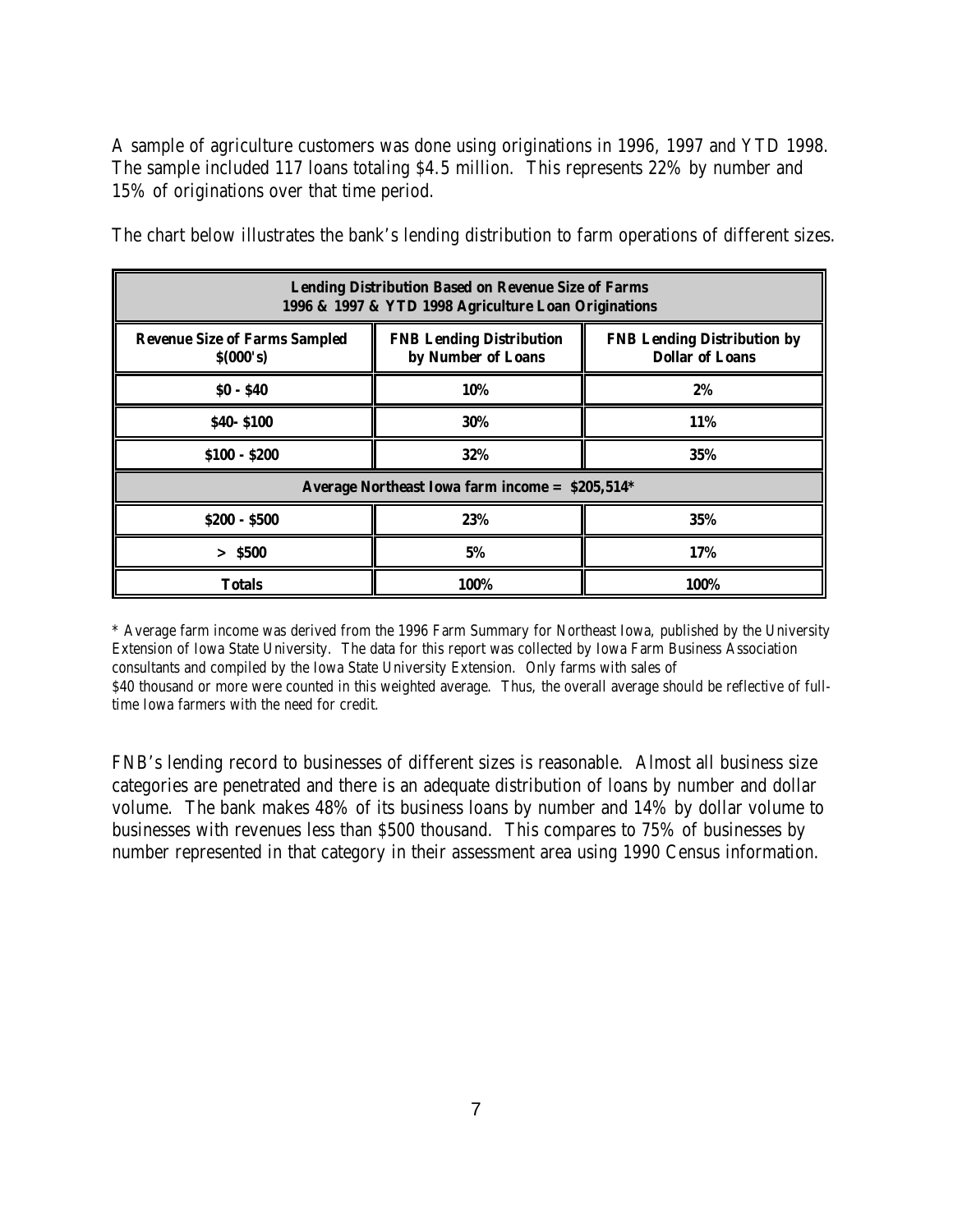A sample of business customers was done using originations in 1996, 1997 and YTD 1998. The sample included 78 loans totaling \$15.5 million. This represents 23% by number and 35% of originations over that time period. The chart below illustrates the bank's lending distribution to businesses of different sizes in relation to the sizes of businesses represented in their community using 1990 census information.

| <b>Lending Distribution Based on Revenue Size of Businesses</b><br>1996 & 1997 & YTD 1998 Business Loan Originations |                                                                           |                                                                                    |                                                                        |
|----------------------------------------------------------------------------------------------------------------------|---------------------------------------------------------------------------|------------------------------------------------------------------------------------|------------------------------------------------------------------------|
| <b>Revenue Size of Businesses</b><br><b>Sampled</b><br>\$(000's)                                                     | <b>FNB Lending</b><br><b>Distribution by</b><br><b>Number of</b><br>Loans | <b>Percentage of Businesses in</b><br>each Revenue Category<br>census information) | <b>FNB Lending</b><br><b>Distribution by Dollar of</b><br><b>Loans</b> |
| $$0 - $50$                                                                                                           | 10%                                                                       |                                                                                    | 1%                                                                     |
| \$50-\$100                                                                                                           | 0%                                                                        | 75%                                                                                | 0%                                                                     |
| $$100 - $250$                                                                                                        | 16%                                                                       |                                                                                    | 8%                                                                     |
| $$250 - $500$                                                                                                        | 22%                                                                       |                                                                                    | $5\%$                                                                  |
| $$500 - $1,000$                                                                                                      | 6%                                                                        | 4%                                                                                 | $5\%$                                                                  |
| $$1,000 - $10,000$                                                                                                   | 32%                                                                       |                                                                                    | 35%                                                                    |
| $$5,000 - $25,000$                                                                                                   | 4%                                                                        | 7%                                                                                 | $3\%$                                                                  |
| $>$ \$25,000                                                                                                         | 10%                                                                       | $0\%$                                                                              | 43%                                                                    |
| <b>Totals</b>                                                                                                        | 100%                                                                      | 86%                                                                                | 100%                                                                   |
| Percentage of Businesses in Assessment that did<br>not Report Revenue Volumes                                        |                                                                           | 14%                                                                                |                                                                        |

### *Loan to Deposit Analysis*

The bank's average loan-to-deposit ratio from September 1994 to March 1998 is 71.6%. This ratio is more than reasonable given the bank's size, financial condition and lending opportunities within its assessment area. FNB Waverly has the second highest average loan-todeposit ratio of any bank within their competitive area. The loan-to-deposit ratio is also enhanced by the bank's origination of 147 residential home loans totaling \$10.8 million sold to the secondary market since the last examination.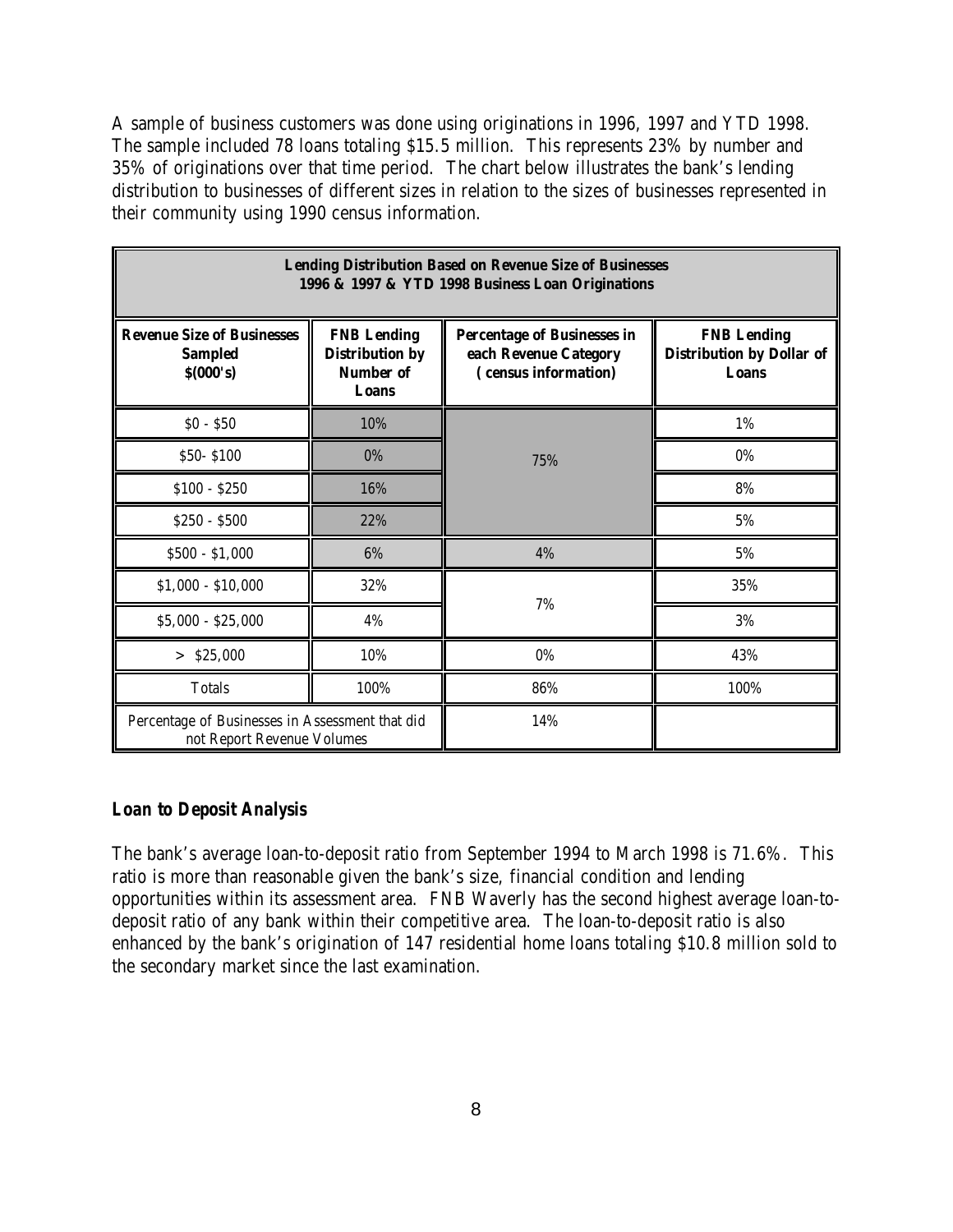The following table illustrates the average loan-to-deposit ratios from December 31, 1994 to March 31, 1998 for similarly situated financial institutions operating in the bank's assessment area. Total asset figures are from the March 31, 1998 Reports of Condition.

| <b>Loan-to-Deposit Ratios for Subject Bank and Comparable Banks</b> |                 |                                |                      |
|---------------------------------------------------------------------|-----------------|--------------------------------|----------------------|
| <b>Name of Bank</b>                                                 | <b>Location</b> | <b>Total Assets</b><br>(000's) | <b>LTD</b><br>Ratio* |
| Security State Bank                                                 | Waverly, IA     | \$42.569                       | 73.74%               |
| The First National Bank of Waverly                                  | Waverly, IA     | \$108,895                      | 71.65%               |
| <b>State Bank of Waverly</b>                                        | Waverly, IA     | \$108,513                      | 55.82%               |
| First Nashua State Bank                                             | Nashua, IA      | \$44.569                       | 28.72%               |

\*LTD= Average of Quarterly Net Loan-to-Deposit Ratios from 12/94-3/98.

## *Lending Inside the Assessment Areas*

FNB Waverly originates a majority of their loans inside of their assessment area based on our review of various types of loans originated in 1996, 1997 and YTD 1998. The following table illustrates the level of penetration of lending inside the bank's assessment area by product type:

| <b>Penetration of Lending Inside the Assessment Area</b><br>Loans Originated in 1996, 1997 and YTD 1998 |                                                          |                                                                 |  |
|---------------------------------------------------------------------------------------------------------|----------------------------------------------------------|-----------------------------------------------------------------|--|
|                                                                                                         | % of Total Number of Loans Inside<br>the Assessment Area | % of Total Dollar Amount of Loans<br>Inside the Assessment Area |  |
| <b>Business Loans</b>                                                                                   | 78%                                                      | 78%                                                             |  |
| <b>Agriculture Loans</b>                                                                                | 75%                                                      | 50%                                                             |  |
| 1-4 Family Home Purchases                                                                               | 91%                                                      | 94%                                                             |  |
| Auto Loans                                                                                              | 66%                                                      | 66%                                                             |  |

The business loan sample included 100 loans totaling \$20 million. This represents 29% by number and 46% by dollar volume of loans originated in 1996, 1997 & YTD 1998. The agriculture loan sample included 155 loans totaling \$9 million. This represents 30% by number and dollar volume of loans originated in that same period. The 1-4 family residential real estate review included 100% of the home purchase and refinancings on the bank's 1996, 1997 and YTD 1998 Home Mortgage Data Act - Loan Application Register (HMDA-LAR). Finally, the auto loan sample included 80 loans totaling \$786 thousand. This represents 15% by number and 14% by dollar volume of loans in the review period. The above samples differ from those described on pages 5-8 as they include loans made outside as well as inside the AA.